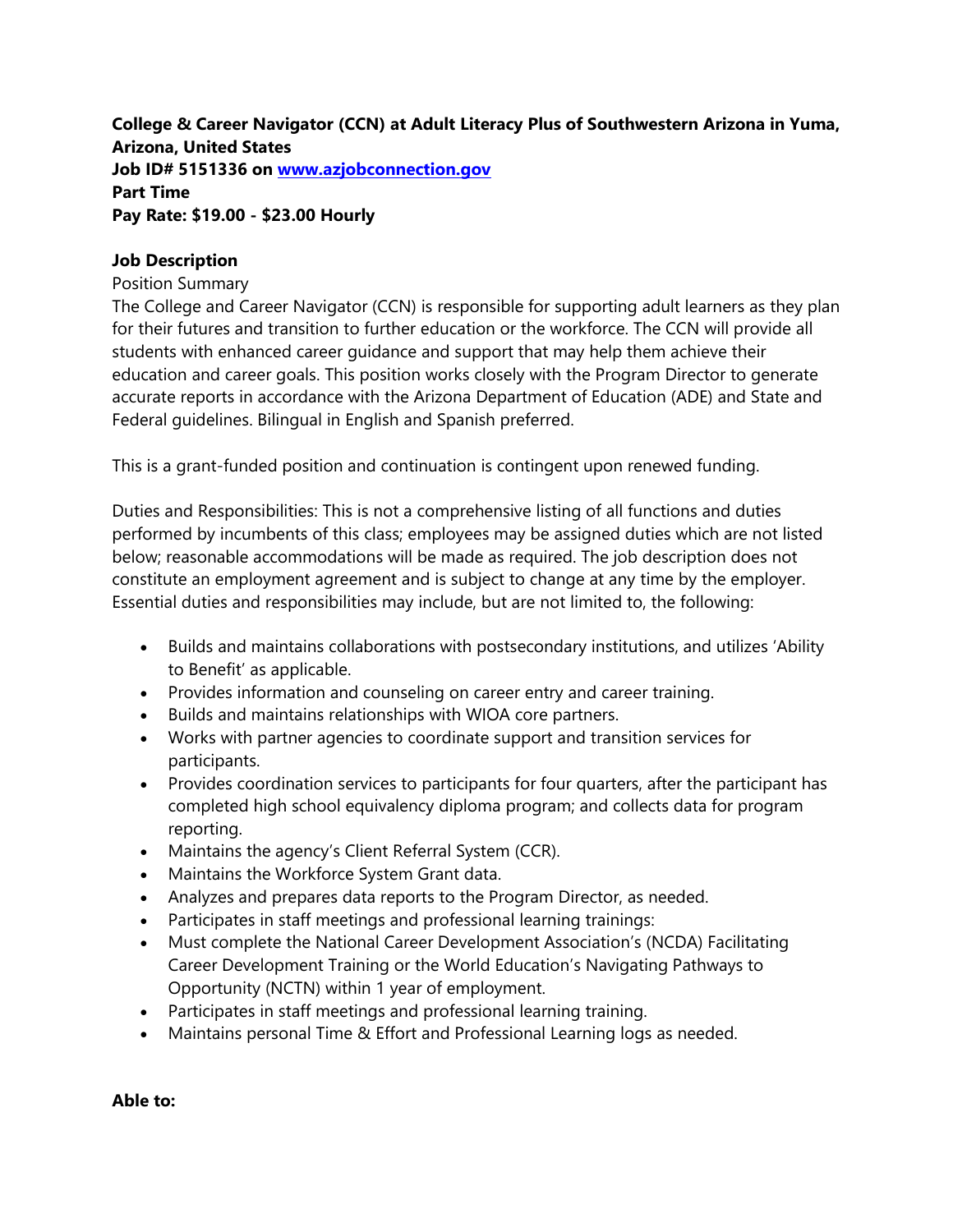Communicate effectively (verbally and in writing) and to relate to others in a professional manner; relate to a diverse population and to maintain composure when faced with difficult situations; multi-task and organize, prioritize, and follow multiple projects and tasks through to completion with attention to detail; work independently while contributing to a team environment; identify and resolve problems and maintain strict confidentiality related to sensitive information; analyze problems, identify solutions, and take appropriate action to resolve problems using independent judgment and decision-making processes; and establish and maintain effective working relationships with other department staff, students, and the public.

# **Competencies:**

- Knowledge of the adult learner population
- Knowledge of Career Pathways
- Knowledge of learner skills that can lead to success
- Knowledge of resources available to learners
- Supervisory Responsibility This position has no direct supervisory responsibilities.

## **Work Environment**

 This job operates in an educational office setting. This role routinely uses standard office equipment such as computers, phones, photocopiers, filing cabinets and fax machines.

## **Physical Demands**

- Physical demands described here are representative of those that must be met by an employee to successfully perform the essential functions of this job.
- This is largely a sedentary role; however, some filing is required. This would require the ability to lift heavy files and file boxes, open filing cabinets and bend or stand on a step stool or step ladder, as necessary.

## **Position Type and Expected Hours of Work**

• The College and Career Navigator is a part-time position. Days and hours of work are Monday and Tuesday, 1:00 PM to 5:00 PM and Wednesday through Friday, 8:00 A.M. to 12:00 P.M; the employee must be available during the "core" work hours on any given day of the week.

**Travel**